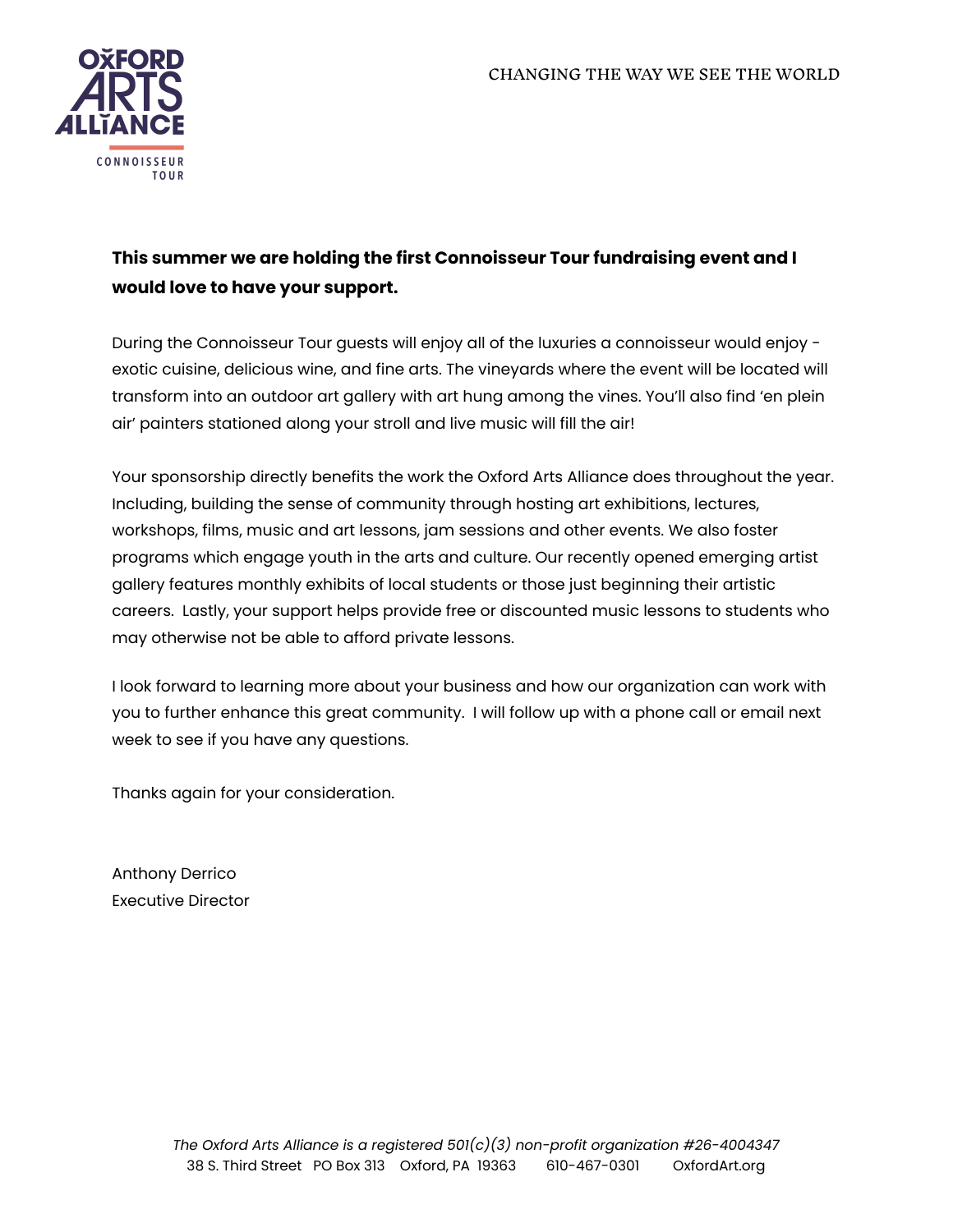

## Connoisseur Tour

**Date** Saturday, July 16th, 2022 Rain Date: Sunday, July 17th, 2022 5 pm to 8 pm

Wayvine Winery & Vineyard 4374 Forge Rd, Nottingham, PA 19362

**Location**

#### **Entertainment**

Art Exhibition and plein air painters curated by: Sally Wilson Live Music by: Mary Archer Music, Singer/Songwriter Food by: Olé Food Truck

## **Sponsorship Opportunities:**

#### **Presenting Sponsor \$1,500**

- Four Tickets to the Event
- One limited edition fine art print
- Acknowledgement through Marketing, Applicable Press Releases and Printed Materials
- One stand-alone social media post, either video/image, posted on our Facebook and Instagram
- Your Business Name/Logo on Event Signage and Literature at the Event
- Your Business Name/Logo on our Website with a Link to your Website for the Remainder of 2022
- Your Business Name/Logo Listed as a Community Partner on our Signage in the Gallery Front Windows for the Remainder of 2022

#### **Sponsor \$500**

- Two Tickets to the Event
- One limited edition fine art print
- Your Business Name/Logo on Event Signage and Literature at the Event
- Your Business Name/Logo on our Website with a Link to your Website for the Remainder of 2022
- Your Business Name/Logo Listed as a Community Partner on our Signage in the Gallery Front Windows for the Remainder of 2022

**The Oxford Arts Alliance** (OxAA) is a 501(c)(3) community-based non-profit organization providing leadership and advocacy for the arts and culture within Southern Chester County and the Greater Philadelphia Region. Our communities' arts and culture have proven to regenerate local economies, make connections between diverse groups of people, and improve life quality. Our main components are galleries, academies, and community. Our daily offerings include music and art lessons as well as gallery exhibitions.